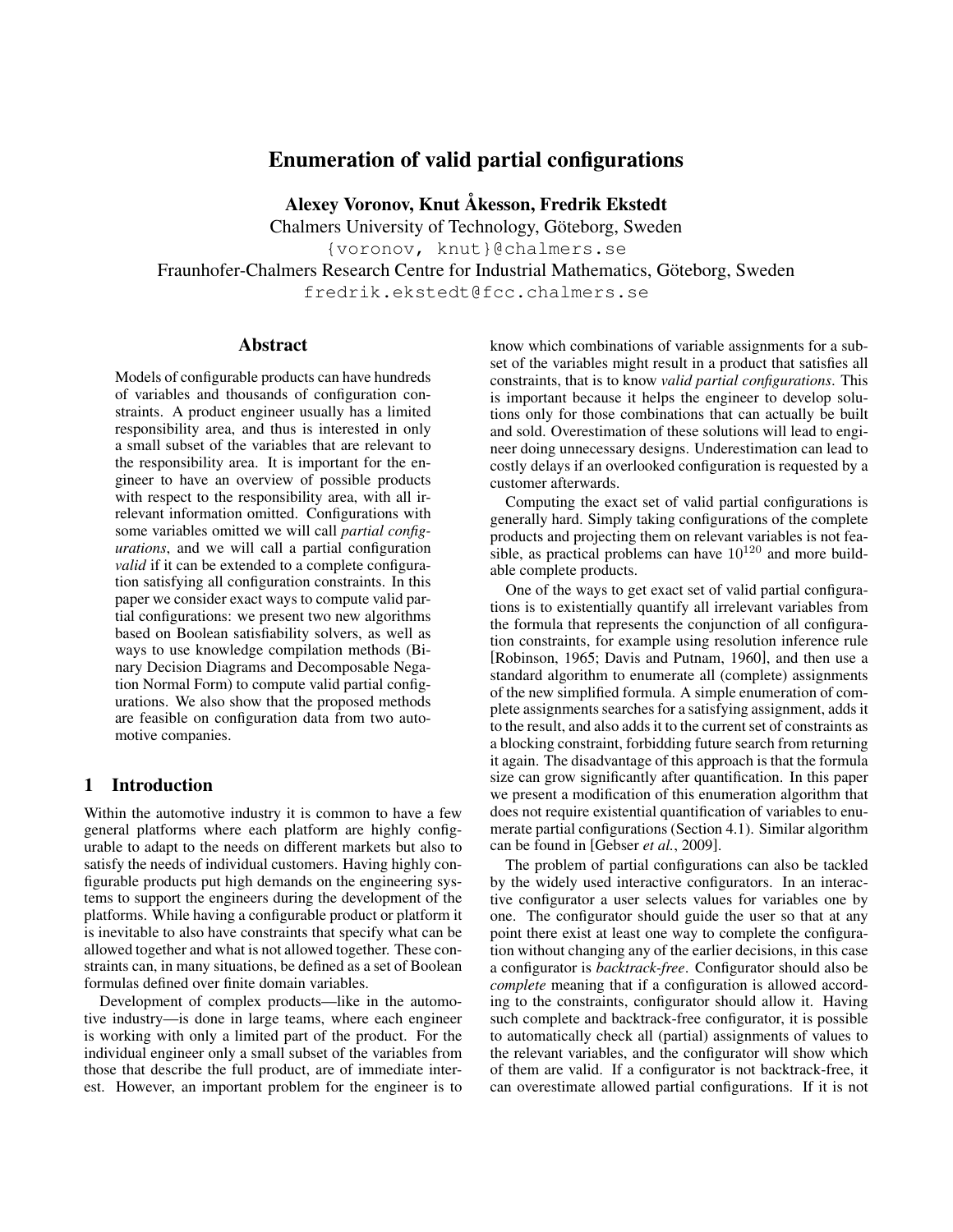complete, it will underestimate them.

Previous work on methods for building interactive configurators started as extensions of Constraint Satisfaction Problem (CSP) with conditional and dynamic formulations [\[Dechter and Dechter, 1988;](#page-5-2) [Mittal and Falkenhainer, 1990;](#page-5-3) [Soininen and Gelle, 1999;](#page-6-1) [Sabin and Freuder, 1998;](#page-6-2) [Gott](#page-5-4)lob *et al.*[, 2007\]](#page-5-4). However, supported implementations of these algorithms are not readily available. Binary Decision Diagrams (BDDs) [\[Bryant, 1986\]](#page-5-5) is a knowledge compilation method [\[Darwiche and Marquis, 2002\]](#page-5-6) successfully used for configuration [\[Hadzic](#page-5-7) *et al.*, 2004], especially for real-time interactive configuration. However, BDDs suffer from memory explosion for many datasets of practical size. Other knowledge compilation methods used for configuration include automata representation [\[Amilhastre](#page-5-8) *et al.*, 2002], Tree-of-BDDs [\[Subbarayan, 2005\]](#page-6-3), Joint Matched CSP [\[Sub](#page-6-4)[barayan and Andersen, 2005\]](#page-6-4), Decomposable Negation Normal Form (DNNF) [\[Darwiche and Marquis, 2002\]](#page-5-6) (especially Deterministic DNNF for model counting [\[Kübler](#page-5-9) *et al.*[, 2010\]](#page-5-9)), as well as combinations of search and BDDs [\[Norgaard](#page-5-10) *et al.*, 2009]. Recently, Boolean Satisfiability Solvers (SAT-solvers) emerged as an alternative to work with configurations [Sinz *et al.*[, 2003;](#page-6-5) [Küchlin and Sinz, 2000;](#page-5-11) Sinz *et al.*[, 2006;](#page-6-6) [Janota, 2008\]](#page-5-12), including interactive configurators [\[Janota, 2010\]](#page-5-13).

In this paper we show how a SAT-solver can be used to enumerate partial configurations based on modification of standard enumeration algorithm, and based on checking every partial assignment inspired by interactive configuration. We also show how existing DNNF algorithms can be used to enumerate partial configurations. We show feasibility of a SATsolver based implementation on configuration data from two automotive companies.

The paper is organized as following. Section [2](#page-1-0) covers formal preliminaries, Section [3](#page-1-1) gives a motivating example, Section [4](#page-2-1) presents the algorithms. Section [5](#page-3-0) provides experimental results and discussion, and Section [6](#page-4-0) concludes the paper.

### <span id="page-1-0"></span>2 Preliminaries

The configuration problem is a triple  $\mathcal{P} = \langle X, D, C \rangle$ , where  $X = \{x_1, x_2, \ldots, x_K\}$  is a set of variables,  $D =$  $\{D_1, D_2, \ldots, D_K\}$  is a set of corresponding finite domains, and  $C = \{C_1, C_2, \ldots, C_J\}$  is a set of propositional formulas over atomic propositions  $x_k = v$  where  $v \in D_k$ , specifying conditions that the variable assignments have to satisfy.

A *complete assignment* to a configuration problem  $P$  is a function  $A: X \to D$  which is defined for all  $x_k \in X$ . A *valid* complete assignment (or solution) to  $P$  is a complete assignment A for which each  $C_i$  is satisfied. A *partial* assignment to P is a partial function  $B : X \to D$  defined for variables  $x_k \in Y \subseteq X$ . We will write  $vars(B) = Y \subseteq X$ to denote the set of variables of B, or the *scope* of B. We will call a partial assignment *valid* iff it can be extended to a valid complete assignment. We will use  $\mathcal{P}[B]$  to denote the simplified problem obtained by setting the variables defined in B.

# <span id="page-1-1"></span>3 Motivating example

Configuration problems describing complete products can have thousands of variables and hundreds of thousands constraints. An engineer, or a group of engineers, is usually responsible only for a subset of the variables. It could be that it is a requirement to design all possible solutions within the responsibility area, in case someone will order such a product. In such a case it can be expensive to have overestimated set of valid configurations, since engineers will spend time designing forbidden ones. Underestimations are also bad, since they lead to delays for designing a solution for ordered, but missed configuration.

The problem can be illustrated by the following example of a simple car configuration. Let  $X$ {*body*, *engine*, *transmission*} be the set of variables, and  $D = \{ \{mini, sedan, suv\}, \{gasoline, diesel, electric\},\}$ {manual, auto, evt}} be the set of corresponding domains. Let the following be the set of constraints  $C$ :

- $\neg((body = mini) \land (engine = gasoline))$
- $\neg((body = mini) \land (engine = diesel))$
- $\neg((body = sedan) \land (engine = electric))$
- $\neg((body = suv) \land (engine = gasoline))$
- $(engine = electric) \rightarrow (transmission = evt)$
- $(transmission = evt) \rightarrow (engine = electric)$

Valid assignments of  $P = \langle X, D, C \rangle$  can be presented, for example, in a tabular form, as shown in Table [1.](#page-1-2) Each row in the table corresponds to an assignment, and each column corresponds to a variable. Each cell contains a value assigned to the corresponding variable.

Let us suppose that there is a group of engineers that are interested only in connection between *body* and *transmission*, and they would like to disregard all information about *engine*. So they define the limited scope to be  $S =$  ${body, transmission}$ . Valid partial assignments for S are presented in Table [2.](#page-2-2)

One way to get the partial assignments is to enumerate all complete assignments, project them onto the relevant variables (remove the irrelevant columns from the table), and remove duplicate partial assignments (rows). This approach is infeasible in practice, as some industrial examples from automotive industry have  $10^{120}$  allowed complete assignments. However, scopes of interest for the engineers may have less

<span id="page-1-2"></span>Table 1: Valid complete assignments

| body                                                   | engine                                                         | transmission                                                |
|--------------------------------------------------------|----------------------------------------------------------------|-------------------------------------------------------------|
| mini<br>sedan<br>sedan<br>sedan<br>sedan<br><b>SUV</b> | electric<br>gasoline<br>gasoline<br>diesel<br>diesel<br>diesel | evt<br>manual<br>automatic<br>manual<br>automatic<br>manual |
| <b>SUV</b>                                             | diesel                                                         | automatic                                                   |
| <b>SUV</b>                                             | electric                                                       | evt                                                         |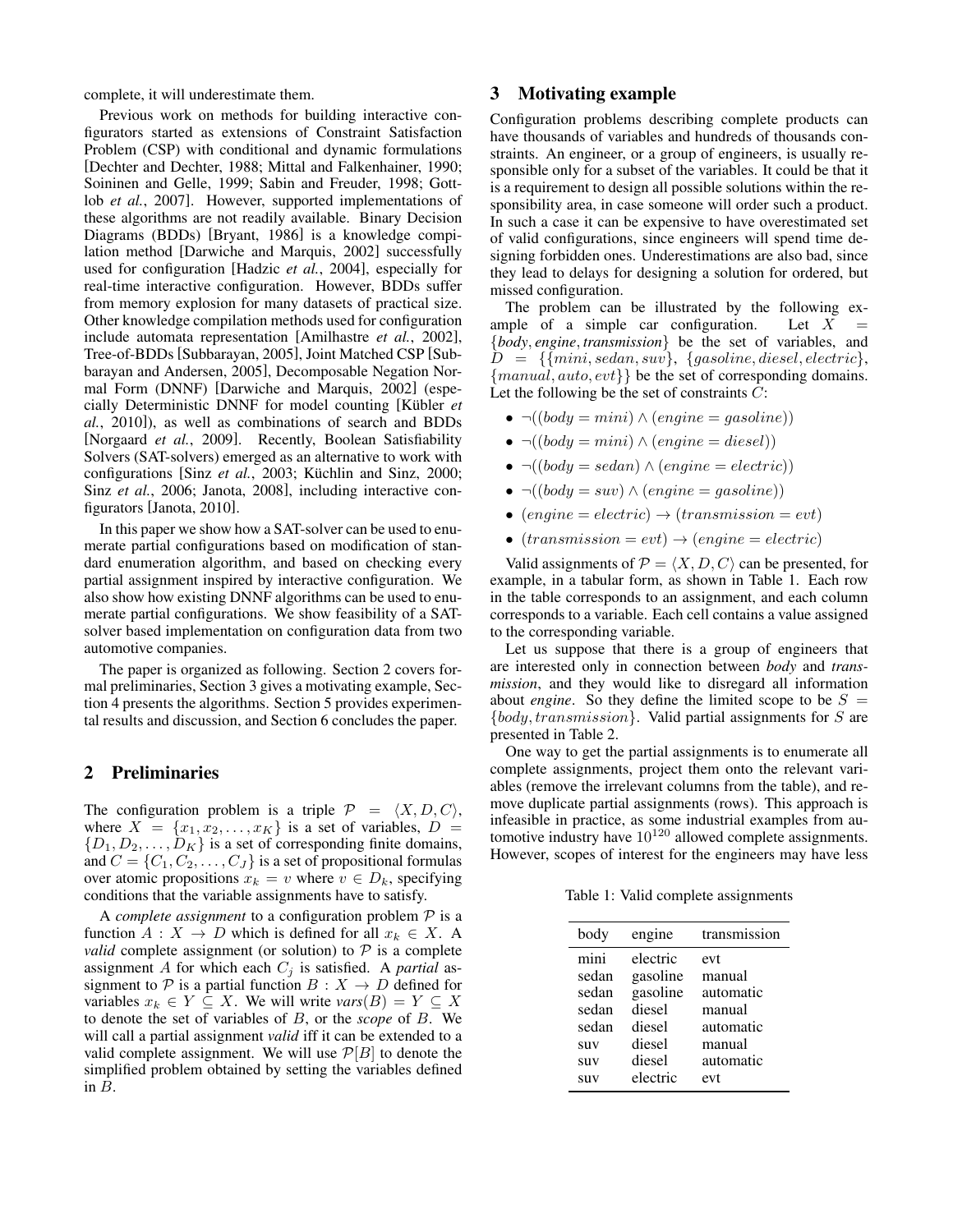<span id="page-2-2"></span>Table 2: Valid partial assignments

| body       | transmission |
|------------|--------------|
| mini       | evt          |
| sedan      | manual       |
| sedan      | automatic    |
| <b>SUV</b> | manual       |
| <b>SUV</b> | automatic    |
| <b>SUV</b> | evt          |

than a thousand valid partial assignments, which is computable using methods presented below. Approximations of this approach are found in practice, where instead of all valid assignments, only the ones that correspond to the products built during the last year (for example) are considered, which gives an underestimation of the answer. Clearly, there is a need for a better method.

# <span id="page-2-1"></span>4 Enumerating valid partial assignments

This sections presents two algorithms adopted to solve the problem based on *satisfiability solvers*. By a satisfiability solver we mean a tool that is able to answer whether an instance of a configuration problem has at least one valid complete assignment, and provides one if such exists. For example, tools for solving Constraint Satisfaction Problems (CSPsolvers) and Boolean Satisfiability Problems (SAT-solvers) can be used for this purpose. This section also shows how DNNF algorithms can be used to enumerate valid partial configurations.

# <span id="page-2-0"></span>4.1 Searching for complete, then forbidding partial

One way to enumerate all valid complete assignments is to iteratively search for any valid complete assignment, and in addition to adding it to the result, add a negation of it as a blocking constraint to the existing set of constraints. This algorithm can be modified to enumerate valid partial assignments, as shown in Algorithm [1.](#page-0-0) When a solver returns the first complete assignment, the assignment is projected onto the relevant scope. This partial assignment is returned as the first element of the result, and also added as a blocking constraint, ensuring that the solver will not return any (complete) assignment that will contain the partial one. Then this process is repeated.

The ability of the solver to incrementally add blocking constraints, while still keeping previously inferred information, is very important for the good performance of this algorithm. This is supported by, for example, Minisat-like solvers [\[Een](#page-5-14) [and Sörensson, 2004;](#page-5-14) [Een and Sörensson, 2003\]](#page-5-15).

### 4.2 Enumerating partial, then extending

In this approach it is necessary to enumerate *all* partial assignments, and try to extend each of them to a valid complete assignment using a solver. Just checking a partial assignment against each of the constraints in isolation is not enough, because there could be dependencies between variables that are not visible within the local scope, but are only visible within

#### Algorithm 1 Search for complete, then forbid partial

**input**: problem  $\mathcal{P} = \langle X, D, C \rangle$ , relevant variables  $S \subseteq X$  $C^{\tilde\prime} \leftarrow \tilde C$  $\mathcal{P}' \leftarrow \mathcal{P}$ result  $\leftarrow \{\}$ while sat(P): /∗ *ask solver* ∗/ A ← assignment(P) /∗ *assignment from solver* ∗/  $B \leftarrow A$  projected on S result ← result  $\cup B$  $C' \leftarrow C' \land \neg(B \text{ as constraint})$  $\mathcal{P}' \leftarrow \langle X, D, C' \rangle$ return result

the complete scope. The solver can be used as following: each partial assignment is added as an extra constraint to the set of configuration constraints, and removed after the solver has returned an answer. The key to the good performance in this method is in the ability of the solver to cheaply add and retract constraints consisting of atomic propositions; again, Minisat-like solvers have this feature.

| <b>Algorithm 2</b> Enumerate partial, then extend                                                  |  |  |  |  |
|----------------------------------------------------------------------------------------------------|--|--|--|--|
| <b>input:</b> problem $\mathcal{P} = \langle X, D, C \rangle$ , relevant variables $S \subseteq X$ |  |  |  |  |
| <b>output:</b> valid partial assignments                                                           |  |  |  |  |
| result $\leftarrow \{\}$                                                                           |  |  |  |  |
| for <i>B</i> in allAssignments( <i>S</i> ):                                                        |  |  |  |  |
| <b>if</b> sat( $\mathcal{P}[B]$ ):                                                                 |  |  |  |  |
| result $\leftarrow$ result $\cup$ B                                                                |  |  |  |  |
| return result                                                                                      |  |  |  |  |

An example illustrating this method is presented in Table [3.](#page-2-3) The columns for *body* and *transmission* contain all possible (not only valid) partial assignments for S. The table must be extended with the columns for variables  $(X \setminus S)$ , in this case it is only one, *engine*. If there is at least one valid complete assignment that contains the partial one for the row, the values for all variables are written in the row. Otherwise, a "—" indicates that there is no such valid complete assignment, and the partial assignment is not valid.

<span id="page-2-3"></span>Table 3: Illustration of Algorithm [2](#page-0-0) (Enumerate partial, then extend).

| body  | transmission | engine   |
|-------|--------------|----------|
| mini  | manual       |          |
| mini  | autmatic     |          |
| mini  | evt          | electric |
| sedan | manual       | gasoline |
| sedan | automatic    | gasoline |
| sedan | evt          |          |
| suv   | manual       | diesel   |
| suv   | automatic    | diesel   |
| suv   | evt          | electric |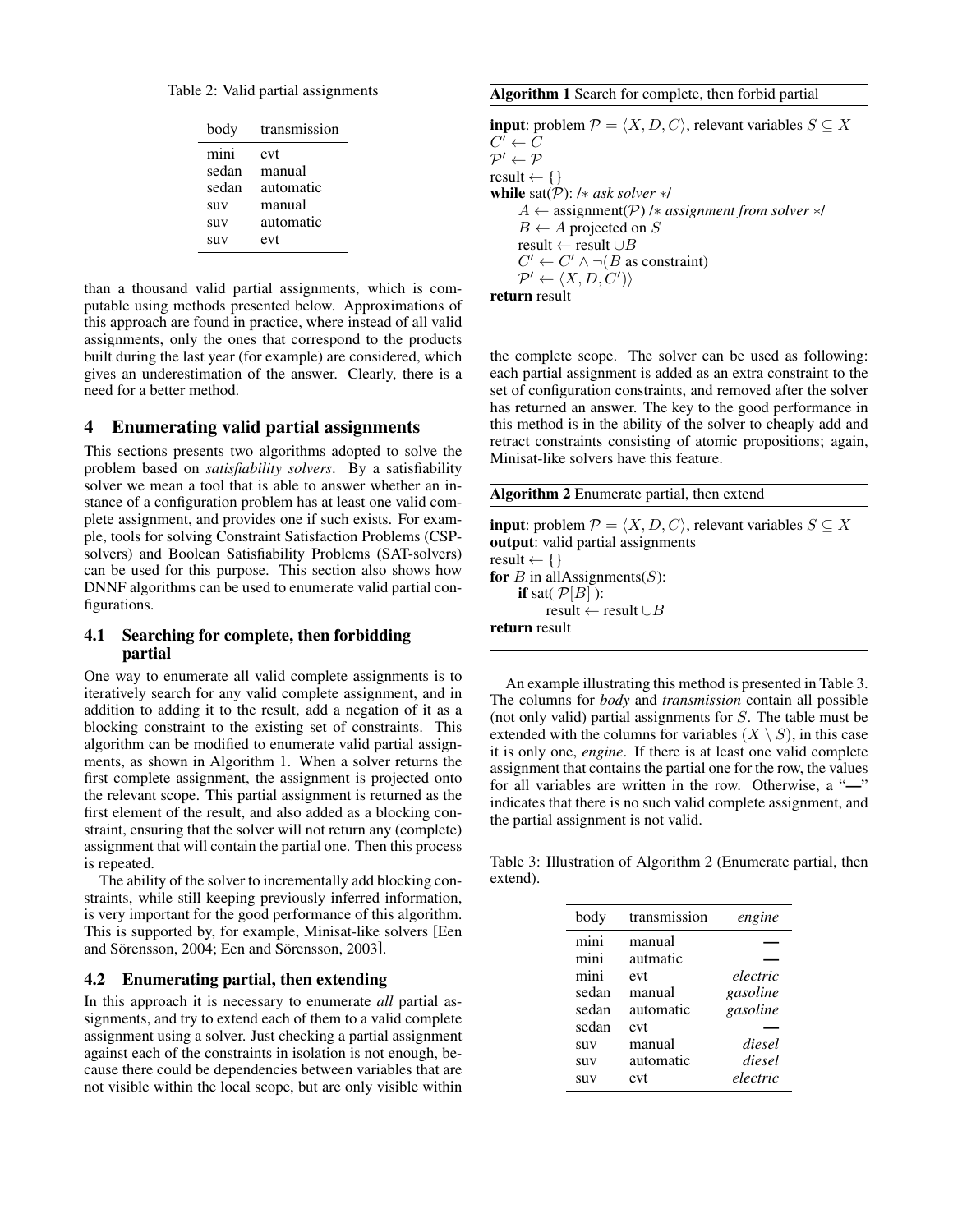An advantage of Algorithm [1](#page-0-0) compared to Algorithm [2](#page-0-0) is that it builds upon heuristics of an underlying solver to skip checking many of the non-allowed assignments. A disadvantage is that to find the next partial assignment, it is necessary to process a larger (increased by one) set of constraints; this could be a problem when it is necessary to produce millions of partial assignments. But when there is a small number of valid partial assignments, or a user specifically asked for the first hundred of assignments as a sample, and there are many non-allowed configurations, Algorithm [1](#page-0-0) can be beneficial.

# 4.3 Knowledge compilation: DNNF

Knowledge compilation is a family of approaches that addresses intractability of many Artificial Intelligence problems. A propositional model is compiled in an off-line phase in order to support some queries in polytime [\[Darwiche and](#page-5-6) [Marquis, 2002\]](#page-5-6). Binary Decision Diagrams (BDDs) [\[Bryant,](#page-5-5) [1986\]](#page-5-5) belong to this family and received substantial attention as a tool for configuration problems [\[Hadzic](#page-5-7) *et al.*, 2004]. Decomposable Negation Normal Form (DNNF) [\[Darwiche,](#page-5-16) [2001\]](#page-5-16) is a data structure used in knowledge compilation for which BDD is a special case. It is more succinct than BDDs and its compilation time is often shorter than that of BDDs [\[Subbarayan](#page-6-7) *et al.*, 2007]. DNNF supports smaller number of tractable operations than BDD, while still allowing polytime existential quantification (forgetting) and assignments enumeration, which together allow polytime partial assignments enumeration once DNNF is compiled.

Formally, a propositional formula  $\alpha$  is in negation normal form (NNF) if and only if  $\alpha$  is either a positive or negative atomic proposition (a *literal*); a conjunction  $\wedge_i a_i$ ; or a disjunction  $\vee_i a_i$  where each  $a_i$  is in negation normal form. A formula in NNF f is *decomposable* (DNNF) if and only if for any conjunction  $a = a_1 \wedge \cdots \wedge a_n$  no atomic propositions are shared by any conjuncts in a: ATOMS $(a_i) \cap$ ATOMS $(a_j) = \emptyset$ for every  $i \neq j$ . A formula in NNF is *smooth* if for every disjunction  $a = a_1 \vee \cdots \vee a_n$ , ATOMS $(a_i)$  = ATOMS $(a_i)$  for every i.

Existential quantification of variables from DNNF is presented in Algorithm [3](#page-0-0) [\[Darwiche, 2001\]](#page-5-16). Every occurence of irrelevant variable is replaced by *true*, and the formula is simplified accordingly. This procedure preserves decomposability, and its running time is linear in the DNNF size.

Algorithm 3 FORGET – existential quantification on DNNF

**input**: relevant variables  $S \subseteq X$ , DNNF f output: DNNF with variables  $X \setminus S$  existentially quantified if  $f$  is a Literal  $l$ : if  $\text{VAR}(l) \in S$ : return f else return true else if f is a conjunction  $a_1 \wedge \cdots \wedge a_n$ : **return** FORGET $(a_1) \wedge \ldots \wedge$  FORGET $(a_n)$ else if f is a disjunction  $a_1 \vee \cdots \vee a_n$ : **return** FORGET $(a_1) \vee \ldots \vee$  FORGET $(a_n)$ 

Enumeration of assignments of DNNFs is shown in Algorithm [4](#page-0-0) [\[Darwiche, 2000\]](#page-5-17), where each assignment is represented as a set of literals, and  $\times$  is a Cartesian product on them:

$$
\{N_1,\ldots,N_n\}\times\{M_1,\ldots,M_m\}=\{N_1\cup M_1,\ldots,N_n\cup M_m\}.
$$

The complexity of enumerating the models of a smooth DNNF f is  $O(mn^2)$ , where m is the size of f and  $n =$  $|$ MODELS $(f)|$  [\[Darwiche, 1998\]](#page-5-18).

#### Algorithm 4 MODELS – enumerating assignments of DNNF

input: smooth DNNF f **output**: (complete) valid assignments of  $f$ , as sets of literals if  $f$  is a Literal  $l$ : return  $\{\{l\}\};$ else if f is a conjunction  $a_1 \wedge \cdots \wedge a_n$ : **return** MODELS $(a_1) \times \cdots \times \text{MODELS}(a_n)$ ; else if f is a disjunction  $a_1 \vee \cdots \vee a_n$ : **return** MODELS $(a_1)$ ∪ · · · ∪ MODELS $(a_n)$ .

The overall process of using DNNF is shown in Algorithm [5.](#page-0-0) DNNF for the car example is shown on Figure [1a.](#page-4-1) DNNF with variable *engine* forgotten is shown on Figure [1b,](#page-4-2) and its valid partial assignments can be found in Table [2.](#page-2-2)

| <b>Algorithm 5</b> Knowledge compilation based approach                                                                                                                                |  |  |  |  |
|----------------------------------------------------------------------------------------------------------------------------------------------------------------------------------------|--|--|--|--|
| <b>input</b> : problem $P = \langle X, D, C \rangle$ , relevant variables $S \subseteq X$<br><b>output</b> : valid partial assignments<br>$f_1 \leftarrow \text{COMPILE}(\mathcal{P})$ |  |  |  |  |
| $f_2 \leftarrow$ FORGET $(S, f_1)$ /* see Algorithm 3 $*/$                                                                                                                             |  |  |  |  |
| $m \leftarrow \text{MODELS}(f_2)$ /* see Algorithm 4 $*$ /<br>return $m$                                                                                                               |  |  |  |  |

Polynomial time guarantee for assignments enumeration operation is an advantage of DNNF. However, the compilation time of arbitrary constraints into DNNF is in general exponential. When the data changes rarely, this time is amortized among multiple queries, but when the data changes very often, this off-line stage does not pays off.

DNNF have an important advantage: if it is smooth and *deterministic*, it can be used to count the assignments [\[Dar](#page-5-17)[wiche, 2000\]](#page-5-17). An NNF formula a is *deterministic* if for every disjunction  $a = a_1 \vee \cdots \vee a_n$ , every pair of disjuncts in a is logically inconsistent; that is,  $a_i \wedge a_j \models false$  for every  $i \neq j$ . Unfortunately, operation FORGET does not preserve determinism, and counting in such case will give overestimated answer. However, even overestimated answer can be useful in some cases. It is also possible to recompile the resulting DNNF again into a deterministic one. Some practical applications of counting for configuration using DNNF were considered in [\[Kübler](#page-5-9) *et al.*, 2010].

### <span id="page-3-0"></span>5 Experimental results

We analyzed the data from two automotive companies: three datasets from the first company, and one dataset from the sec-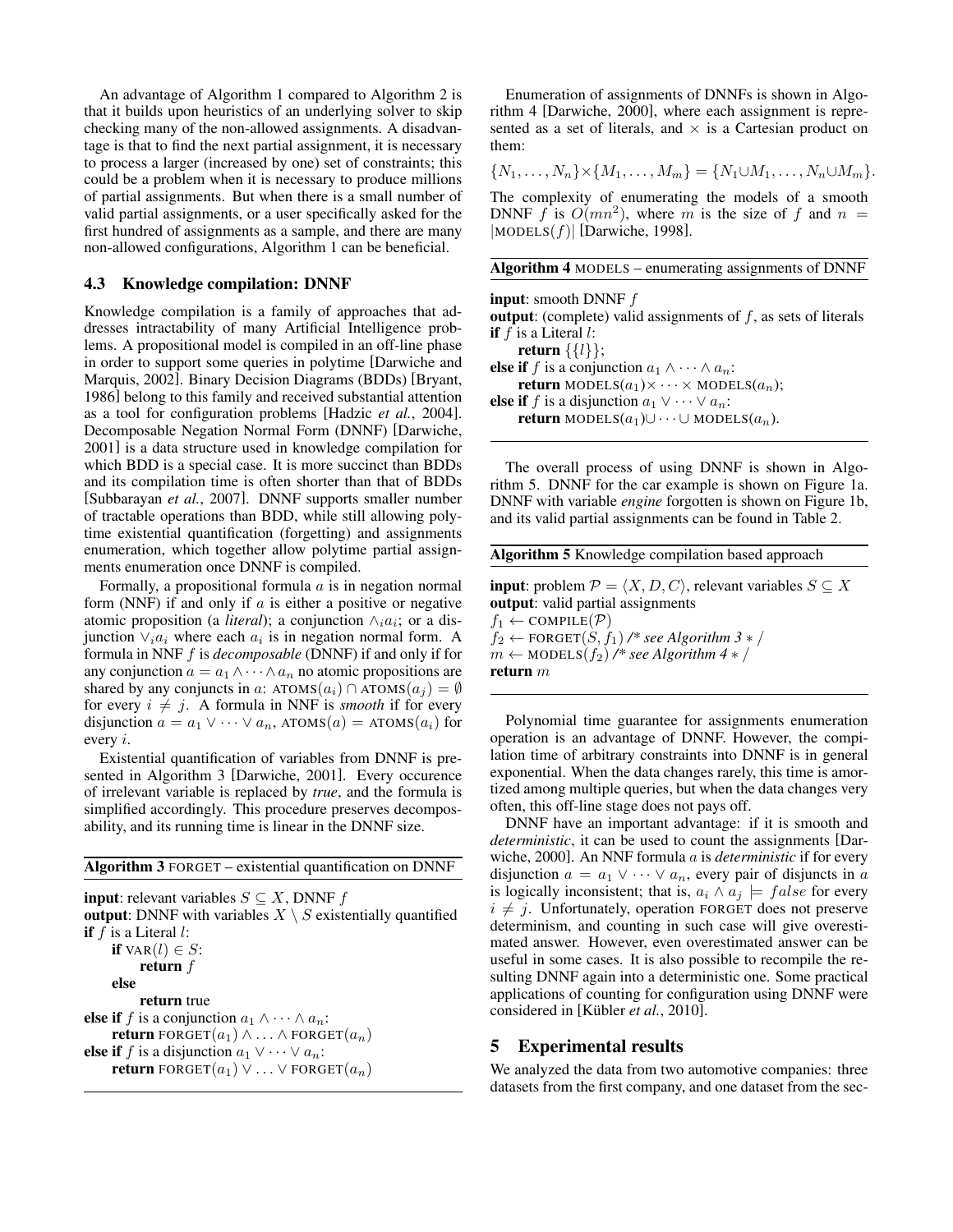<span id="page-4-1"></span>

Figure 1: DNNFs for the car example.

ond, denoted as A, B, C and D, respectively. Details about datasets are presented in Table [4.](#page-4-3)

We implemented Algorithms [2](#page-0-0) and [1](#page-0-0) on top of Sat4j solver [\[Le Berre and Parrain, 2010\]](#page-5-19).

A knowledge compilation tool was developed based on BDD package BuDDy [\[Lind-Nielsen, 2002\]](#page-5-20). The preordering algorithms from [\[Narodytska and Walsh, 2007\]](#page-5-21) were implemented for sorting variables and restrictions, using inflation parameter  $r = 1.5$  in the clustering step. A simplified version of the MCL clustering algorithm [\[van Dongen, 2000\]](#page-6-8) was used, skipping the truncation heuristics and the sparse matrix multiplication tools. No post-ordering of the variables was included. The tool was able to handle only the smallest dataset.

Another attempt to use knowledge compilation involved c2d compiler [\[Darwiche, 2004\]](#page-5-22) that compiles propositional formulas to deterministic DNNF. Algorithms [3](#page-0-0) (FORGET) and [4](#page-0-0) (MODELS) were implemented to work with the DNNF output of c2d. Using another DNNF compiler sharpSAT [\[Muise](#page-5-23) *et al.*[, 2010\]](#page-5-23) resulted in segmentation faults on some of the datasets, and its debugging is underway.

Sat4j and c2d require the input to be in Conjunctive Normal Form (CNF), that is it have to be a conjunction of clauses, and each clause is a disjunction of literals. Each literal is either a positive or negative atomic proposition. Constraints were converted to CNF using Tseitin encoding [\[Tseitin, 1968\]](#page-6-9).

Two times were measured. The first time measured was preprocessing or off-line time. This included, for example, DNNF compilation, and initial constraint propagation. The results are presented in Table [5.](#page-4-4) BDD-based implementation was not able to complete the compilation process of larger instances. c2d compiler ran out of 2 GB memory limit (it is available only as a 32 bit application) compiling the largest dataset A.

The second time measured was the on-line time, or the time to actually compute the valid partial configurations for one given scope, while utilizing results from the off-line phase. The results are presented in Table [6.](#page-5-24) SAT-based solution is very robust on the datasets, even without having theoretical guarantees on running times. The BDD-based solution, when

<span id="page-4-2"></span>Table 4: Problem properties.

<span id="page-4-3"></span>

|                                | А          | в         | C         |           |
|--------------------------------|------------|-----------|-----------|-----------|
| Variables                      | 511        | 446       | 92        | 217       |
| Domain size, average           | 6.3        | 2.4       | 6.1       | 3.3       |
| Domain size, max               | 108        | 82        | 75        | 59        |
| # of assignments               | $10^{150}$ | $10^{87}$ | $10^{55}$ | $10^{85}$ |
| # of valid assignments         | $10^{124}$ | $10^{57}$ | $10^{49}$ | $10^{33}$ |
| <b>CNF</b> clauses             | 65183      | 1121      | 341       | 9010      |
| <b>DNNF</b> nodes              | n/a        | 5071      | 5009      | 528583    |
| Partial scope, variables       | 6          | 17        | 3         | 8         |
| # of valid partial assignments | 200        | 13770     | 25        | 382       |

the BDD was successfully built, is the fastest. The reason why DNNF-based method appears to be slow could be a nonoptimal implementation of Algorithms [3](#page-0-0) and [4.](#page-0-0)

# <span id="page-4-0"></span>6 Conclusions

In this paper we looked at the problem of computing allowed partial combinations, which is important for engineers working with product development. We presented several algorithms, two of which are suitable for SAT-solvers, and one that is based on DNNF. Our experiments showed that SATbased implementation can handle large datasets from automotive industry quite efficiently. Preliminary experiments with knowledge compilation tools showed that available DNNF compilers cannot handle the largest dataset within the memory and time limits. However, DNNF-based method has

<span id="page-4-4"></span>Table 5: Time for compilation/initial clause learning, seconds.

| Sat4j, Alg 1<br><b>BuDDy</b><br>c2d | timeout<br>out-of-mem | timeout<br>240 | 40 | timeout<br>20 |
|-------------------------------------|-----------------------|----------------|----|---------------|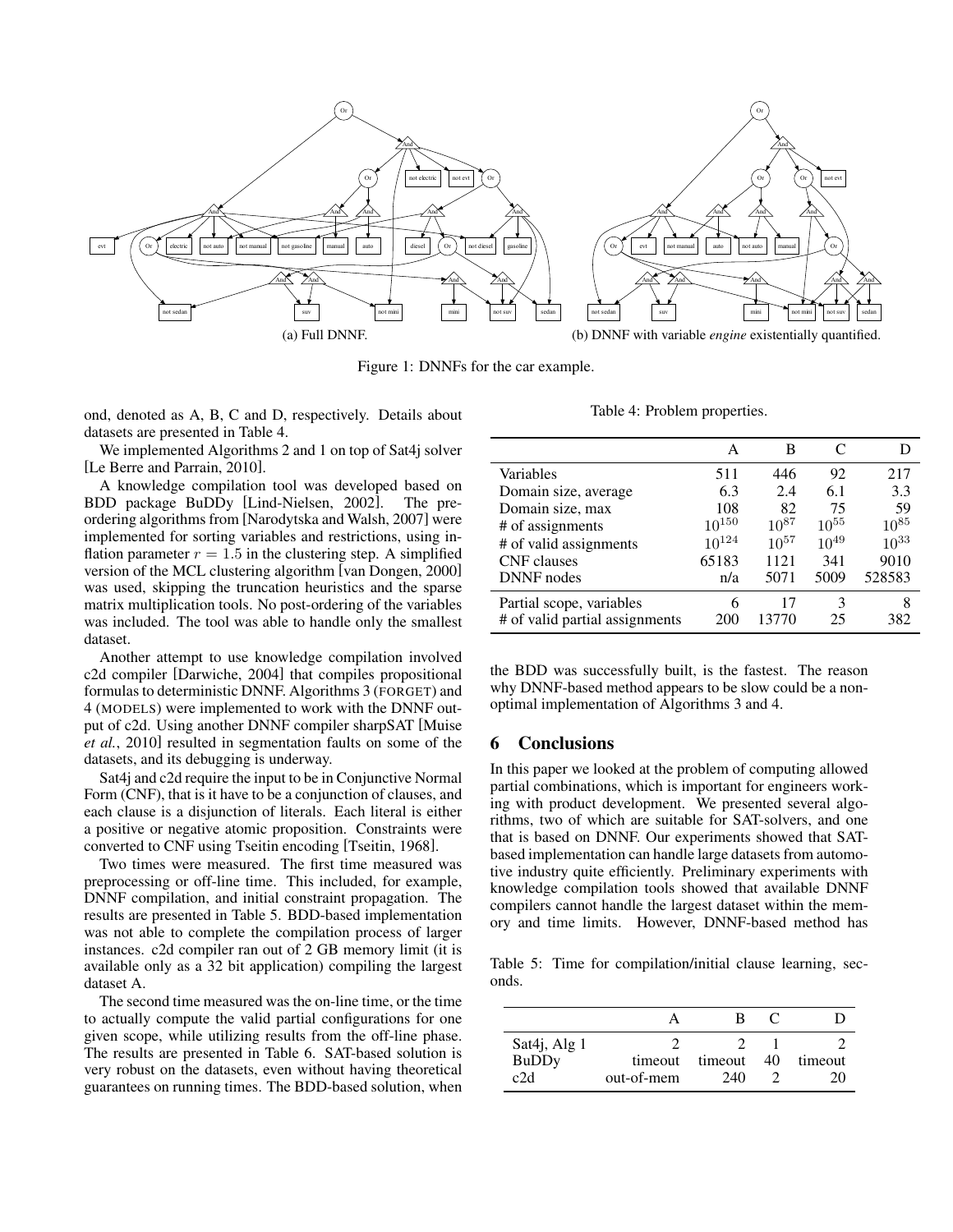<span id="page-5-24"></span>Table 6: Time to compute valid partial assignments (FORGET+MODELS), seconds.

|                                               |     | в      | $\mathbf{C}$ |       |  |
|-----------------------------------------------|-----|--------|--------------|-------|--|
| Sat4j, Alg 1                                  | 10  | 29     | 0.12         |       |  |
| <b>BuDDy</b>                                  | n/a | n/a    | 0.01         | n/a   |  |
| DNNF from c2d                                 | n/a | $681*$ | $0.15*$      | $22*$ |  |
| $*D_{good}$ on our unontimized implementation |     |        |              |       |  |

Based on own, unoptimized implementation.

the advantages of polynomial time guarantee on the on-line phase, and the ability to count the assignments when DNNF is determenistic.

# Acknowledgements

This work was carried out at the Wingquist Laboratory VINN Excellence Centre within the Area of Advance — Production at Chalmers, supported by the Swedish Governmental Agency for Innovation Systems (VINNOVA). The support is gratefully acknowledged.

# References

- <span id="page-5-8"></span>[Amilhastre *et al.*, 2002] Jérôme Amilhastre, Helene Fargier, and Pierre Marquis. Consistency restoration and explanations in dynamic CSPs — Application to configuration. *Artificial Intelligence*, 135:199–234, 2002.
- <span id="page-5-5"></span>[Bryant, 1986] Randal E. Bryant. Graph-Based Algorithms for Boolean Function Manipulation. *IEEE Trans. Comput.*, 35(8):677–691, August 1986.
- <span id="page-5-6"></span>[Darwiche and Marquis, 2002] Adnan Darwiche and Pierre Marquis. A knowledge compilation map. *Journal of Artificial Intelligence Research*, 17(1):229–264, 2002.
- <span id="page-5-18"></span>[Darwiche, 1998] Adnan Darwiche. Model-Based Diagnosis using Structured System Descriptions. *Journal of Arti cial Intelligence Research*, 8:165–222, 1998.
- <span id="page-5-17"></span>[Darwiche, 2000] Adnan Darwiche. On the tractable counting of theory models and its application to belief revision and truth maintenance. *Journal of Applied Non-Classical Logics*, 2000.
- <span id="page-5-16"></span>[Darwiche, 2001] Adnan Darwiche. Decomposable negation normal form. *Journal of the ACM*, 48(4):608–647, July 2001.
- <span id="page-5-22"></span>[Darwiche, 2004] Adnan Darwiche. New Advances in Compiling CNF to Decomposable Negation Normal Form. In *ECAI 2004*, 2004.
- <span id="page-5-0"></span>[Davis and Putnam, 1960] Martin Davis and Hilary Putnam. A Computing Procedure for Quantification Theory. *Journal of the ACM*, 7(3):201–215, July 1960.
- <span id="page-5-2"></span>[Dechter and Dechter, 1988] Rina Dechter and Avi Dechter. Belief maintenance in Dynamic Constraint Networks. In *AAAI-88*, pages 37–42, 1988.
- <span id="page-5-15"></span>[Een and Sörensson, 2003] Niklas Een and Niklas Sörensson. Temporal Induction by Incremental SAT Solving. *Electronic Notes in Theoretical Computer Science*, 89(4):543–560, 2003.
- <span id="page-5-14"></span>[Een and Sörensson, 2004] Niklas Een and Niklas Sörensson. An Extensible SAT-solver. *Theory and Applications of Satisfiability Testing*, 2919/2004:502–518, 2004.
- <span id="page-5-1"></span>[Gebser *et al.*, 2009] Martin Gebser, Benjamin Kaufmann, and Torsten Schaub. Solution enumeration for projected Boolean search problems. *Integration of AI and OR Techniques in Constraint Programming for Combinatorial Optimization Problems*, pages 71–86, 2009.
- <span id="page-5-4"></span>[Gottlob *et al.*, 2007] Georg Gottlob, Gianluigi Greco, and Toni Mancini. Conditional Constraint Satisfaction: Logical Foundations and Complexity. In Manuela M. Veloso, editor, *IJCAI-2007*, pages 88–93, Hyderabad, India, January 2007.
- <span id="page-5-7"></span>[Hadzic *et al.*, 2004] Tarik Hadzic, Sathiamoorthy Subbarayan, R.M. Jensen, Henrik Reif Andersen, J. Mø ller, and H. Hulgaard. Fast backtrack-free product configuration using a precompiled solution space representation. *PETO conference*, 2004.
- <span id="page-5-12"></span>[Janota, 2008] Mikolas Janota. Do SAT solvers make good configurators? *12th International Software Product Line Conference. First Workshop on Analyses of Software Product Lines*, pages 1–5, 2008.
- <span id="page-5-13"></span>[Janota, 2010] Mikolas Janota. *SAT Solving in Interactive Configuration (PhD thesis)*. PhD thesis, University College Dublin, 2010.
- <span id="page-5-9"></span>[Kübler *et al.*, 2010] Andreas Kübler, Christoph Zengler, and Wolfgang Küchlin. Model Counting in Product Configuration. *Electronic Proceedings in Theoretical Computer Science*, 29(LoCoCo):44–53, July 2010.
- <span id="page-5-11"></span>[Küchlin and Sinz, 2000] Wolfgang Küchlin and Carsten Sinz. Proving Consistency Assertions for Automotive Product Data Management. *Journal of Automated Reasoning*, 24(1):145–163, February 2000.
- <span id="page-5-19"></span>[Le Berre and Parrain, 2010] Daniel Le Berre and Anne Parrain. The Sat4j library , release 2.2 system description. *Journal on Satisfiability, Boolean Modeling and Computation*, 7:59–64, 2010.
- <span id="page-5-20"></span>[Lind-Nielsen, 2002] Jø rn Lind-Nielsen. BuDDy: A BDD package. http://buddy.sourceforge.net, 2002.
- <span id="page-5-3"></span>[Mittal and Falkenhainer, 1990] Sanjay Mittal and Brian Falkenhainer. Dynamic Constraint Satisfaction Problems. In *AAAI-90*, pages 25–32, 1990.
- <span id="page-5-23"></span>[Muise *et al.*, 2010] Christian Muise, Sheila McIlraith, J.Christopher Beck, and Eric Hsu. Fast d-DNNF Compilation with sharpSAT. In *AAAI 2010*, pages 54–60, 2010.
- <span id="page-5-21"></span>[Narodytska and Walsh, 2007] Nina Narodytska and Toby Walsh. Constraint and variable ordering heuristics for compiling configuration problems. In *Proceedings of the 20th international joint conference on Artifical intelligence*, pages 149–154, Hyderabad, India, 2007. Morgan Kaufmann Publishers Inc.
- <span id="page-5-10"></span>[Norgaard *et al.*, 2009] Andreas Hau Norgaard, Morten Riiskjaer Boysen, Rune Moller Jensen, and Peter Tiede-